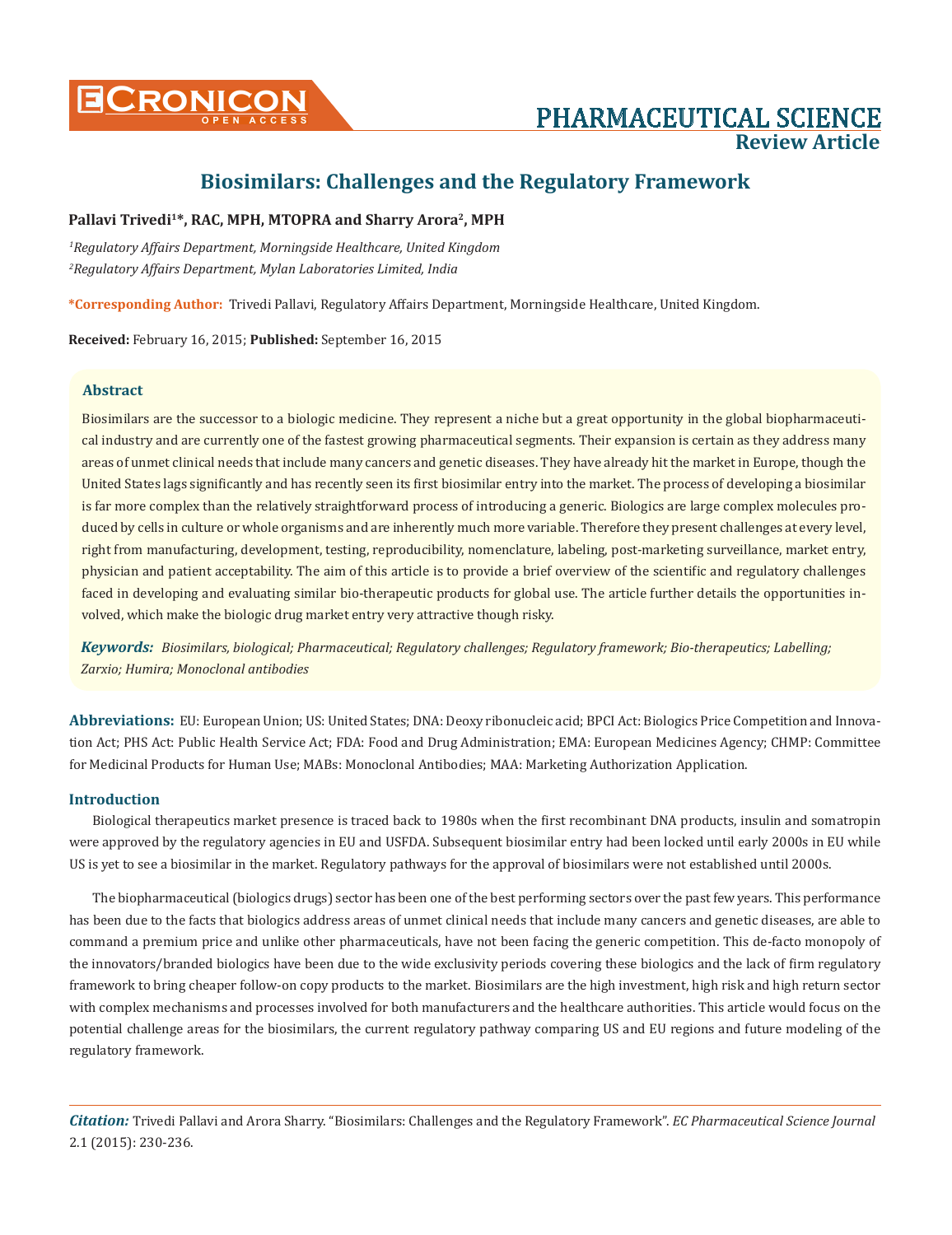#### **Current Market Trends and Future Potential**

Biosimilars are gaining focus as twelve biological products with global sales of more than US \$ 67 billion will be exposed to biosimilar competition by 2020 due to the patent expiry. Namely, Enbrel (etanercept, global sales of US\$7.3 billion), Humira (adalimumab, global sales of US\$7.9 billion) and many others. According to a published study by Allied Market Research, Global Biosimilars Market is expected to reach US\$35.032 Billion by 2020 as new products penetrate the market in North America, Europe and Asia. With the recent regulatory scenario changes, technology advancements and soaring cost of healthcare, biosimilars are being looked upon as mechanism of cost reduction. In the recent news from New York Times, an expert panel recommended on approving the drug EP2006, which is a close copy of Amgen's Neupogen (filgrastim). EP2006 is already approved in EU as Zarzio. Introduction of EP2006 is anticipated to save \$ 5.7 billion in drug cost in next 10 years [1].

The recombinant glycosylated proteins segment is the largest segment and accounts for a share of 40% of the global biosimilars market in 2013. By application, oncology is the largest and fastest-growing segment and accounts for a share of 25%of the global biosimilars market.



*Figure 1: Global Biosimilar Market Segmentation.*

Europe dominates the global biosimilars market with around 40% share in 2013. The factors driving the European market are its well-defined regulatory guidelines; presence of various biosimilar drugs such as omnitrope, tevagrastim, and binocrits; numerous pipeline products; and more than 15 biologics going off-patent in the coming years. The U.S., on the other hand, has a very restricted biosimilars market owing to the stringent regulatory environment in North America. The Asia-Pacific market is estimated to be the fastest-growing with an overall share of 29% of the global biosimilars market.

The factors restricting the growth of the market are high manufacturing complexities and costs, costly purification processes, stringent regulatory environment in U.S. and Europe and innovative strategies used by biologic drug manufacturers to protect their intellectual property. This is further elaborated later in the article [2].

#### **Regulatory Framework in US and EU**

The regulations, both in the United States and Europe, are still in a very early, formative stage. This presents an opportunity for commentary and an exploration of comparative advantage. Regulatory pathway for the abbreviated approval of the biosimilars was defined by US FDA recently through affordable care act, 2010. The BPCI Act was enacted as part of the Affordable Care Act on March 23, 2010. Europe has had an established pathway for biosimilars since 2005.

EMA published guidance documents in 2003, to outline the quality, clinical and non-clinical issues related to comparability of medicinal products containing biotechnology-derived proteins as active substance and in 2005, The Committee for Medicinal Products for Human Use (CHMP) issued specific guidelines concerning the scientific data to be provided to substantiate the claim of similarity used

*Citation:* Trivedi Pallavi and Arora Sharry. "Biosimilars: Challenges and the Regulatory Framework". *EC Pharmaceutical Science Journal* 2.1 (2015): 230-236.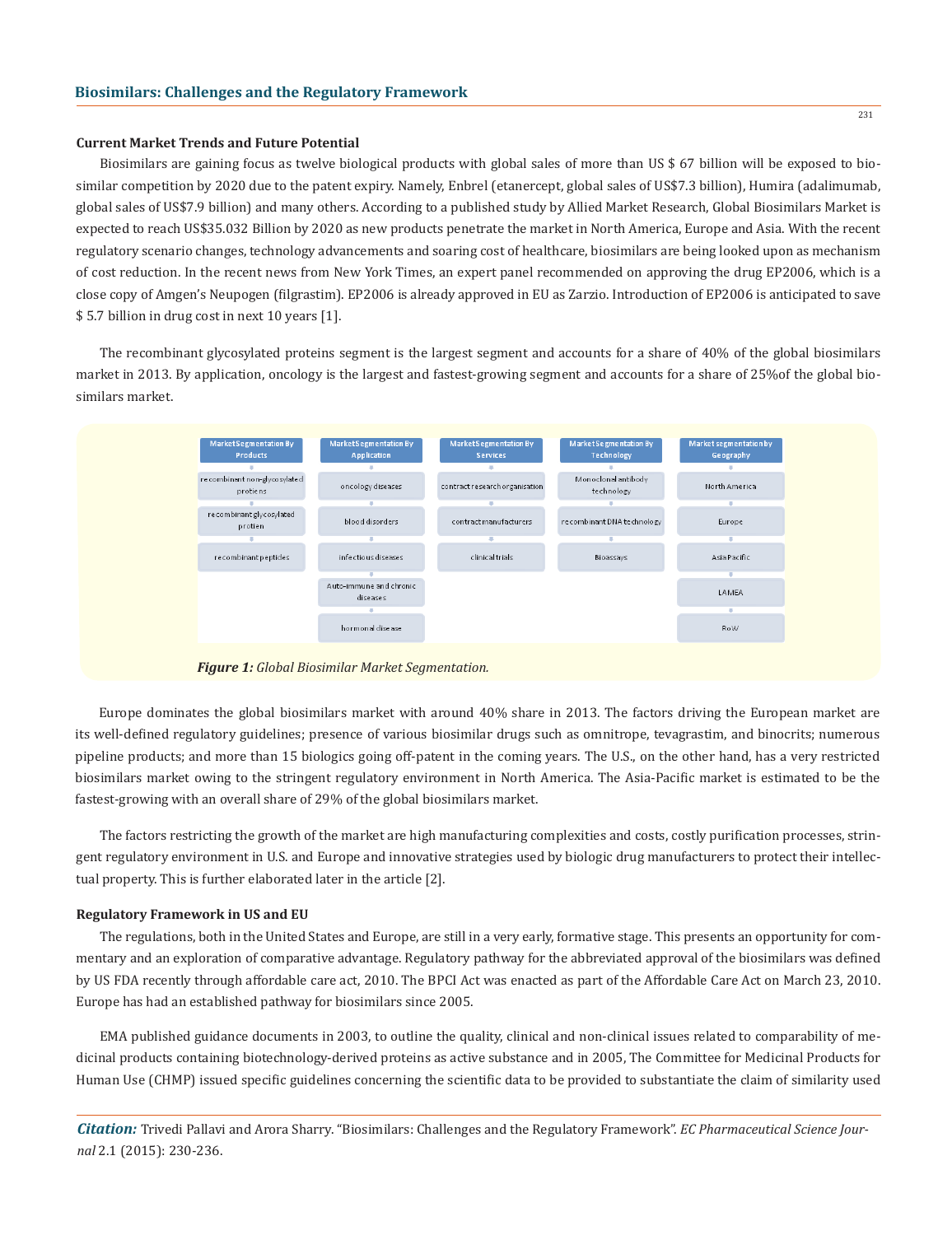as the basis for a Marketing Authorization Application (MAA) for any biological medicinal product. Recently there has been revision of the overarching guidance document from EMA in 2014.





| As per Art. 10(4) of Directive 2001/83/EC                                                                                                                                | As per section 351(i)(2) of the PHS Act                                                                                                                                                                                                                                                                              |  |
|--------------------------------------------------------------------------------------------------------------------------------------------------------------------------|----------------------------------------------------------------------------------------------------------------------------------------------------------------------------------------------------------------------------------------------------------------------------------------------------------------------|--|
| A similar biological or 'biosimilar' medicine is<br>a biological medicine that is similar to another<br>biological medicine that has already been<br>authorized for use. | The biological product is highly similar to the<br>reference product with no clinically meaningful<br>differences between the biological product and the<br>reference product in terms of the safety, purity, and<br>potency of the productnotwithstanding minor dif-<br>ferences in clinically inactive components. |  |

*TABLE 1: BIOSIMILAR DEFINED BY EMA (EUROPEAN MEDICINE AGENCY AND USFDA.*

The EMA evaluates biosimilar medicines for authorization purposes. The Agency's evaluations do not include recommendations on whether a biosimilar should be used interchangeably with its reference medicine. For questions related to switching from one biological medicine to another, patients should speak to their doctor and pharmacist. EU Agency's stand for not defining criteria for establishing interchangeability is a critical point when it comes to define the future of biosimilars. This shall be discussed later in the article along with the other challenges.

The BPCI Act creates an abbreviated licensure pathway for biological products shown to be biosimilar to, or interchangeable with, an FDA-licensed biological reference product. However, there are many follow-on biologics which have been approved in US though 505 (b)(2) route before effect of BPCI act. Omnitrope was approved based largely on comparisons with Genotropin from Pfizer derived from Hatch-Waxman Act–505(b)(2) regulations. The European Union approved Omnitrope and another recombinant E. coli-expressed somatropin (Valtropin) under its biosimilar regulations based on comparisons with Genetropin and Humatrope (from Eli Lilly), respectively. Others recombinant peptides approved through 505 (b)(2) routes include Calcitonin (Forical), Glucagon (GlucaGen), Hyaluronidase (Hylenex). Although these products were approved to be marketed but it is interesting to note that with this route of approval, equivalency/substitutability is not established for these products and the products are sold under the brand name.

The application/dossier must contain information demonstrating that the biological product is biosimilar to a reference product based upon data derived from analytical studies, animal studies, and a clinical study or studies. Both regulatory agencies have similar requirements for sourcing of the reference product for analytical, non-clinical (*in vitro* and/or *in vivo*), as well as Phase I comparability studies. Both agencies require the reference product to be sourced from the country/region of interest- i.e., for a biosimilar product to be

*Citation:* Trivedi Pallavi and Arora Sharry. "Biosimilars: Challenges and the Regulatory Framework". *EC Pharmaceutical Science Journal*  2.1 (2015): 230-236.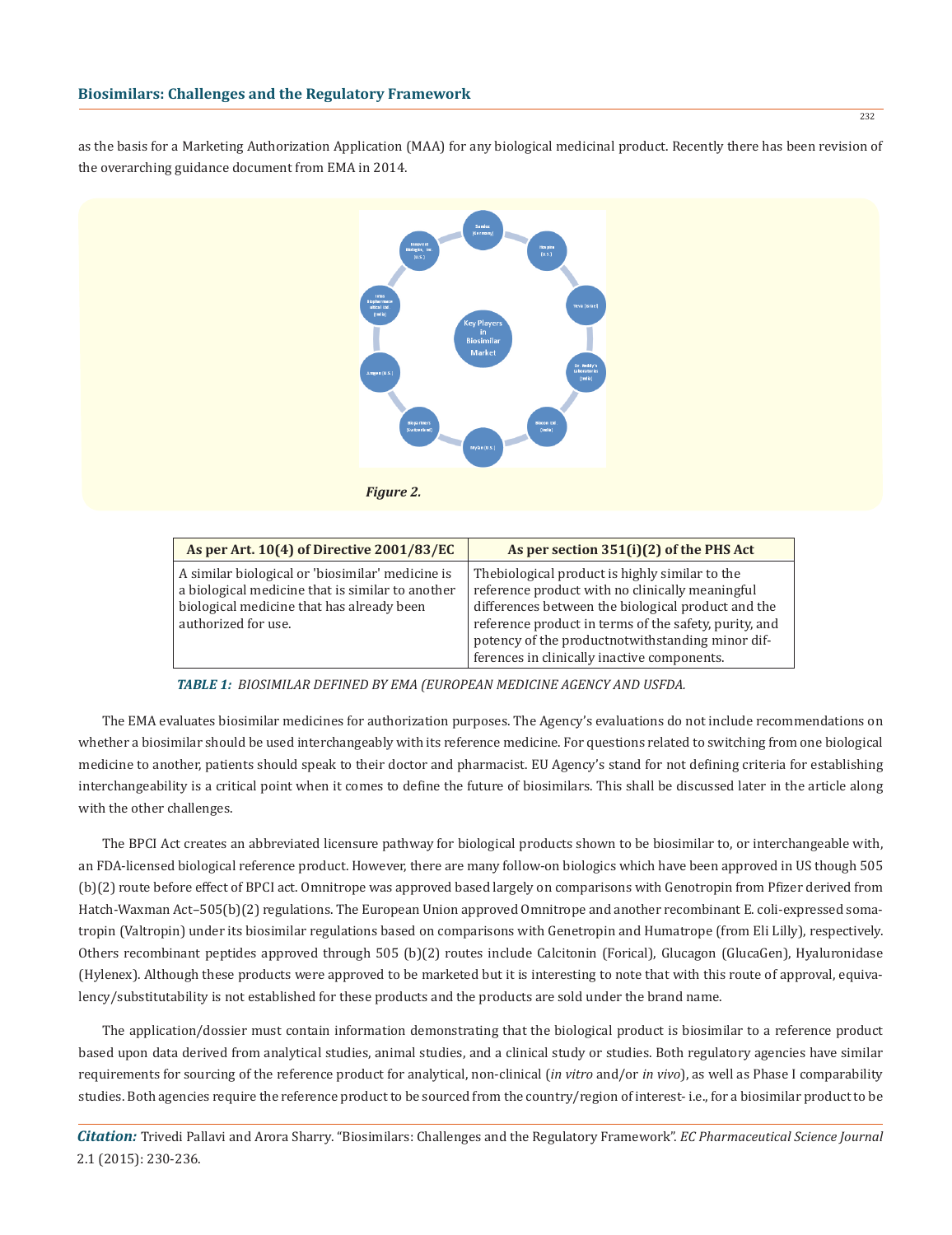approved in the US, the reference product has to be sourced from the US, even though the product may have the same name as the one being marketed in the EU. This implicates need of multiple repetitive clinical studies for the applicant which might not even provide any additional information [3].

FDA also defines the conditions for interchangeability. To meet the higher standard of "interchangeability," an applicant must provide sufficient information to demonstrate biosimilarity, and that the biological product can be expected to produce the same clinical result as the reference product in any given patient and, if the biological product is administered more than once to an individual, the risk in terms of safety or diminished efficacy of alternating or switching between the use of the biological product and the reference product is not greater than the risk of using the reference product without such alternation or switch (section 351(k)(4) of the PHS Act). It is yet not precisely described that to demonstrate interchangeability, should FDA require the same multi-year span of data that the pioneer originally used to convince the FDA to approve the product in the first place. Interchangeable products may be substituted for the reference product without the intervention of the prescribing healthcare provider (see section 351(i) (3) of the PHS Act).

Also, FDA has a requirement for a transition study in order to garner approval as a biosimilar product in the US. This is one time transition for patients who are on the reference product to be switched to the biosimilar product in development to show that there are no increases in safety events between the pre- and post- switch population. A transition study is not required by EMA.

| <b>Biosimilar parameters</b>                                             | <b>European Union</b> | <b>United States</b> |
|--------------------------------------------------------------------------|-----------------------|----------------------|
| Exclusivity for first interchangeable drug                               | None                  | 1 year               |
| Regulatory application must show:                                        | Efficacy and safety   | Patient benefit      |
| Decisions related to "biosimilarity"<br>determined on case-by-case basis | Yes                   | Likely               |
| Exclusivity period                                                       | 10 years              | 12 years             |
| Postmarketing requirements                                               | Same as pioneer drug  | Not yet determined   |

#### *TABLE 2: BIOSIMILAR DIFFERENCES: EUROPEAN UNION VERSUS UNITED STATES.*

Although both EU and USFDA define the biosimilarity very precisely, but practically for the manufacturers to translate this definition in terms of the information details and the analytical data required is a tactical task.

#### **Challenges and Opportunities**

There are a number of issues that make approval of biosimilars much more complicated than the approval of generic equivalents of conventional pharmaceuticals. These issues arise due to constitutional complexity of biopharmaceutical agents. The biologicals cannot be replicated to be identical and hence, health authorities have defined similarity. The very first question that arises is "similar to what extent". Similarity has to be shown in terms of quality, efficacy and safety in head-to-head comparative studies. The products that have been approved and been on market in EU were relatively simple proteins and assessing similarity through comparative analysis was less complicated than what it would be for the large molecules like monoclonal antibodies (mAbs) [4].

Biopharmaceuticals are complex proteins that require multifaceted manufacturing processes and there is a strong relationship between the manufacturing processes of biopharmaceuticals and the characteristics of the final product. Even a minor change in manufacturing processes, protein source and extraction/purification processes may result in heterogeneity of the resulting biopharmaceuticals. Manufacturing process used by the innovator is proprietary information and Biosimilar manufacturers will not have knowledge about the exact process being followed by the innovator. It is to ponder that even when the exact same manufacturing process is replicated, still it is expected to have batch to batch variability in biological product. Therefore it is impossible for a biosimilar manufacturer to produce exact copy of the protein. This makes it all the more important to have extensive analytical data generated to gain confidence and prove similarity between the follow on biologic and the innovator.

*Citation:* Trivedi Pallavi and Arora Sharry. "Biosimilars: Challenges and the Regulatory Framework". *EC Pharmaceutical Science Journal* 2.1 (2015): 230-236.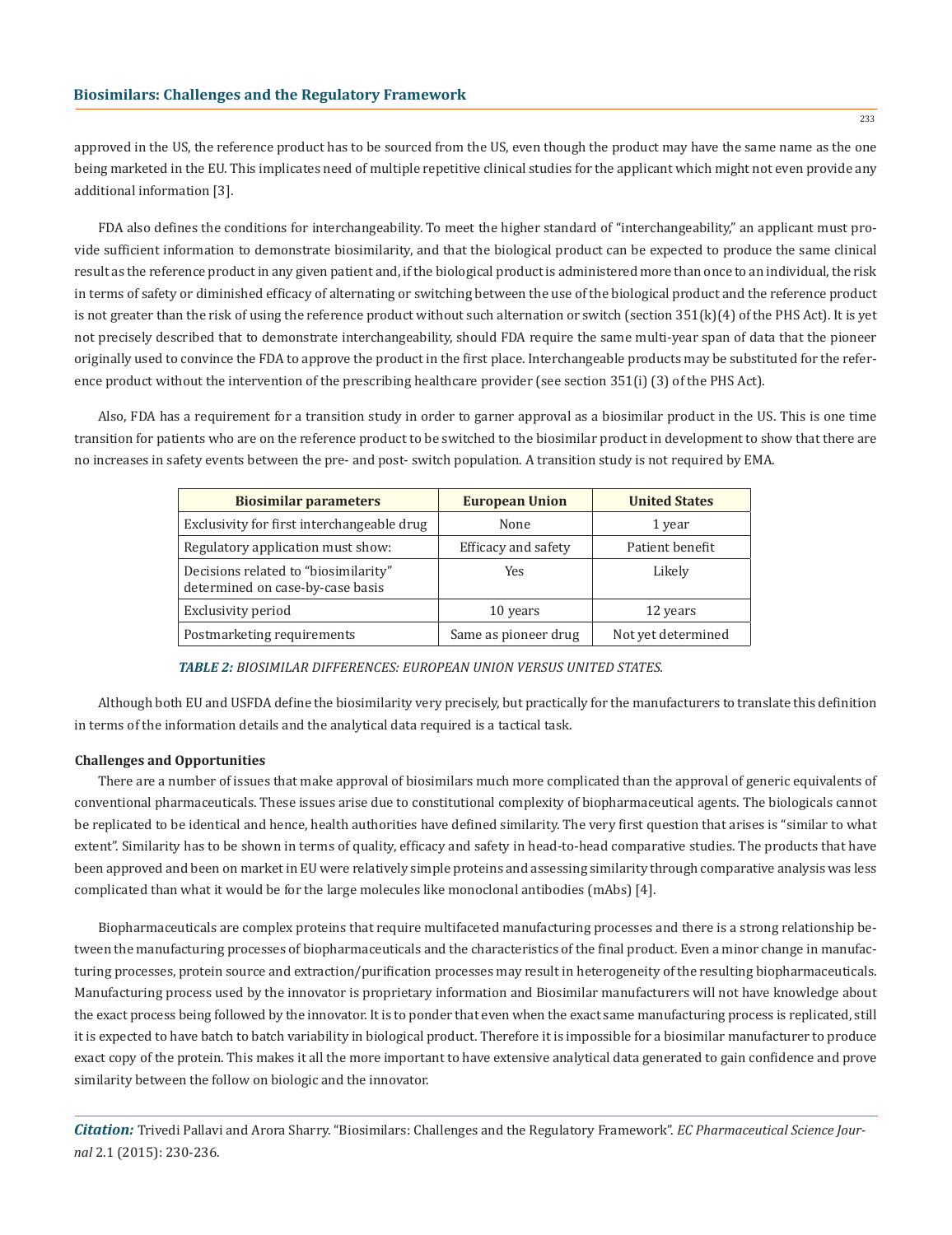#### **Biosimilars: Challenges and the Regulatory Framework**

A systematic approach with extensive testing and maintenance of strict control on critical process parameters is required. FDA's guidance for industry document "Scientific Considerations in Demonstrating Biosimilarity to a Reference Product" outlines a stepwise approach to demonstrating biosimilarity, which can include a comparison of the proposed product and the reference product with respect to structure, function, animal toxicity, human pharmacokinetics (PK) and pharmacodynamics (PD), clinical immunogenicity, and clinical safety and effectiveness. FDA relies on the totality-of-the-evidence approach to review applications for biosimilar products.

Both the regulatory agencies more or less rely on same principles for assessing similarity and do not expect a stand-alone development to support a full Marketing Authorization Application. Preliminary recommended step is a comprehensive physicochemical and biological characterization and a comparative structural and functional characterization. Higher the capability of these studies to identify (qualitatively or quantitatively) the differences in relevant product attributes between the biosimilar and the innovator, the more useful such characterization will be in determining the additional studies/data that may be required [5].

The extent and nature of the nonclinical *in vivo* studies and clinical studies to be performed depend on the level of evidence obtained in the previous step. Generally, the aim of clinical data is to address slight differences shown at previous steps and to confirm comparable clinical performance of the biosimilar and the reference product. Clinical data cannot be used to justify substantial differences in quality attributes. The ultimate goal of the biosimilar comparability exercise is to exclude any relevant differences between the biosimilar and the reference medicinal product. Therefore, studies should be sensitive enough with regard to design, conduct, endpoints and/or population to detect such differences .Analytical techniques that are available currently are not sensitive enough for detecting or predicting all the biological and clinical properties of proteins and hence, differences between biopharmaceutical products can easily remain undetected. For biosimilars, most of which have long half-lives, a crossover study would be ineffective and unethical due to the fact that the wash-out period would be quite long. The patient is not allowed to take the drug during this wash-out period, and hence, will have no treatment for their condition. Therefore, parallel-group studies are required, but these studies do not provide an estimate of within-subject variation. Another barrier is the difficulty in attracting patients to clinical trials of biosimilars. Patients may be reluctant to participate in the trials, especially for serious diseases, because only some of them will receive the biosimilar rather than being confident of receiving the branded biologic outside of a clinical trial [6].

A key element in the demonstration of biosimilarity is establishing that there are no clinically meaningful differences in immune response between a proposed product and the reference product. Structural, functional, and animal data are generally not adequate to predict immunogenicity in humans. Therefore, at least one clinical study that includes a comparison of the immunogenicity of the proposed product to that of the reference product will generally be expected [7].

However, Immunogenicity assays are generally non-quantitative (qualitative) and proving similarity/comparability based on qualitative assays can be very challenging.

In addition to immunogenicity testing, an extensive pharmacovigilance programs is required to monitor the efficacy and safety of biosimilar products post-approval. The importance of immunogenicity testing and pharmacovigilance is illustrated by an incidence associated with biosimilar growth hormone Omnitrope. During development, production of this product was transferred from one facility to another. While qualitative testing demonstrated no notable differences between the end products of these facilities, a difference was observed with respect to immunogenicity, which was subsequently resolved by the manufacturer prior to approval. Both, FDA and EMA focus on post-marketing safety programs and to detect possible differences between reference and biosimilar products, a comparison of frequency and severity of the known side effects of the reference product shall be observed with any differences or new side effects not yet observed with the reference product [8].

Biosimilars to establish on market, a key factor is customer and consumer acceptance. Biosimilars incur a higher research and development costs and hence, the cost of bringing a biosimilar to market is many folds higher than small molecule generic drugs. While a generic drug is 70-80% cheaper than the innovator brand, the differences in the price between a biosimilar and the originator brand in

*Citation:* Trivedi Pallavi and Arora Sharry. "Biosimilars: Challenges and the Regulatory Framework". *EC Pharmaceutical Science Journal* 2.1 (2015): 230-236.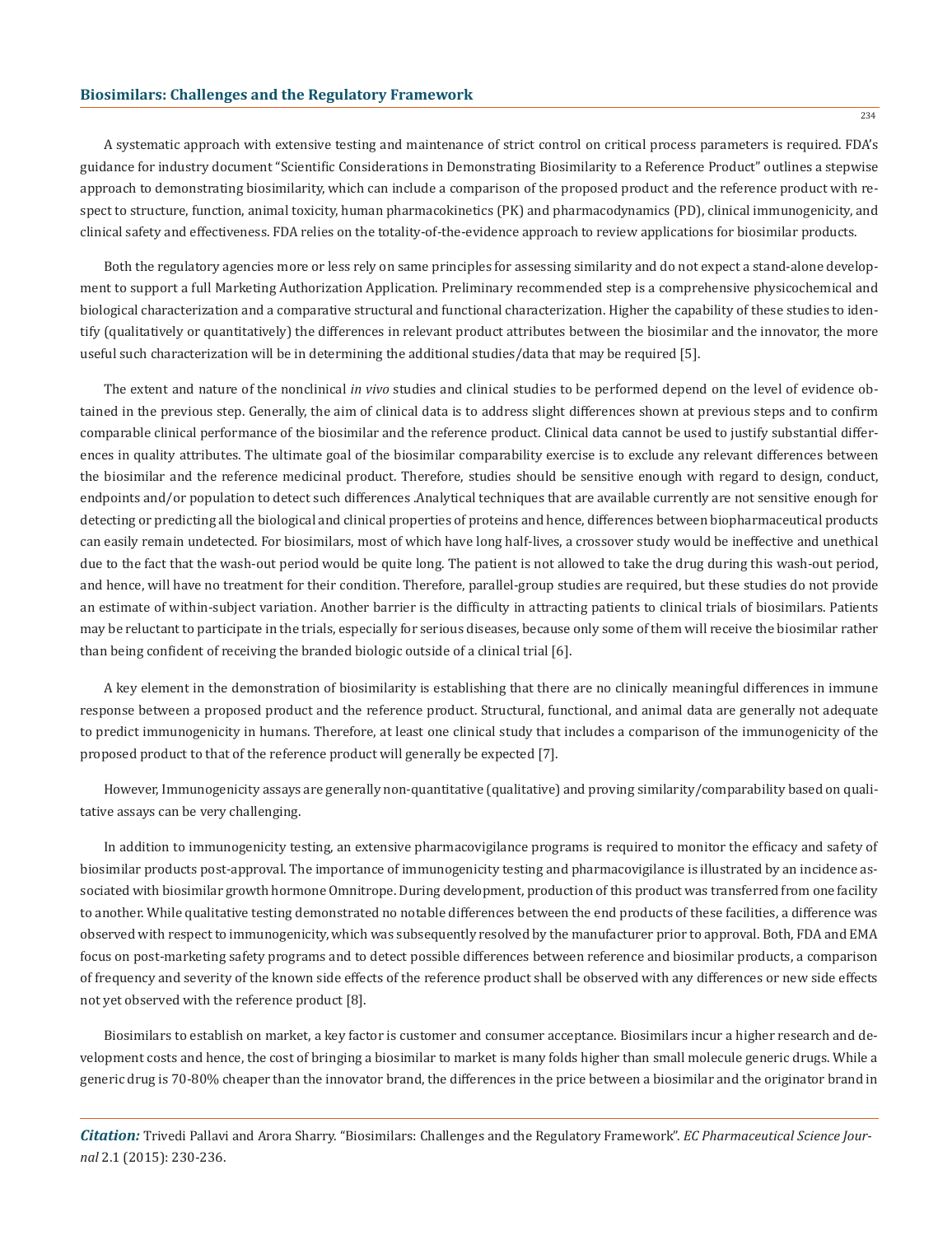the region of 15-30% have been suggested in the literature. These numbers don't look lucrative that too with the risk of inherent variability associated with the class of therapeutic in question. However, this price differential can be substantial when applied to expensive biopharmaceuticals and chronic disease management [9].

In addition to all the well-known big challenges, there are some ground level challenges that can be expected. When biosimilars are approved in EU, they are considered 'comparable' and not 'interchangeable' to the reference product. This does not ensure therapeutic equivalence. Inherent differences between biosimilars may produce dissimilarities in clinical efficacy, safety, and immunogenicity. Switching biosimilars should be considered a change in clinical management. This fact may impact user acceptance negatively, when it is about critical care conditions. Consider a patient who has been on a biological medicine for management of cancer or some genetic disorder and the treatment has been working positive for him/her. What would make a physician or patient to alter the therapy and switch to biosimilar, when they are not even assured of therapeutic equivalence? Will cost alone promote acceptance for biosimilars in the market. It's been decades generic products are on market and the market is already matured, still it's not uncommon to hear that patient consider generics to sub-standard and cheap quality medication. To this a medical information officer has a legal/scientific basis to answer that the generic drug has proven therapeutic equivalence to the brand. However, if same question is asked for biosimilars, it would be difficult to convince a patient in a simple language [10].

USFDA has though defined interchangeability criteria but it would be interesting to follow how it is actually implemented. How labeling would differ for biosimilar and interchangeable?

Regulatory agencies have not yet adequately addressed the naming of biosimilars, but this could have a significant impact on patients and providers. Some have suggested that biosimilars and their reference products need distinct names for recognition purposes and for the monitoring of product-specific safety and immunogenicity concerns. Others have argued that distinct naming would help improve the accuracy of patient records. It could also aid in avoiding unintentional substitutions, help physicians properly differentiate among brands, aid patients in identifying which products are branded and which are biosimilars, and increase confidence in biosimilars [11].

The European Commission's proposal for improving the EU pharmacovigilance system stresses the importance of being able to precisely trace a biological product. Specifically, the Commission suggests that marketing authorization holders should advise those completing adverse event reports to provide "the (invented) name and the batch number". Also, in order to improve the pharmacovigilance of biological products including biosimilars, the Commission has proposed that Member States ensure that biological medicinal products that are the subject of adverse reaction reports be identifiable i.e. traceable [12].

The information provided on the labels of biosimilars will be a strong determinant of physician comfort with the products. Although guidelines about packaging and labeling of biosimilars have not yet been set, but it is clear that labels should include clear, informative, and unique information. For physician ease and patient comfort, labels should include information about how clinical data for a biosimilar were obtained (e.g., how many trials were conducted and what information was extrapolated from the reference product), whether the biosimilar is interchangeable (and a warning against substitution if it is not), and whether data were extrapolated from other indications. Moreover, a biosimilar should be clearly labeled with tracing information to facilitate adverse event reporting [13].

The reference product companies have not sat idly by, and have responded in different ways to the potential entry of biosimilars. They have followed strategies such as "improvements to the first-generation products, reducing the frequency of dosing schedules, and providing more convenient administration technologies [that] may extend patent protection" or achieve new exclusivity. Other strategies include price decreases, patent defenses, and extensions, as well as the use of trade secrets.

*Citation:* Trivedi Pallavi and Arora Sharry. "Biosimilars: Challenges and the Regulatory Framework". *EC Pharmaceutical Science Journal* 2.1 (2015): 230-236.